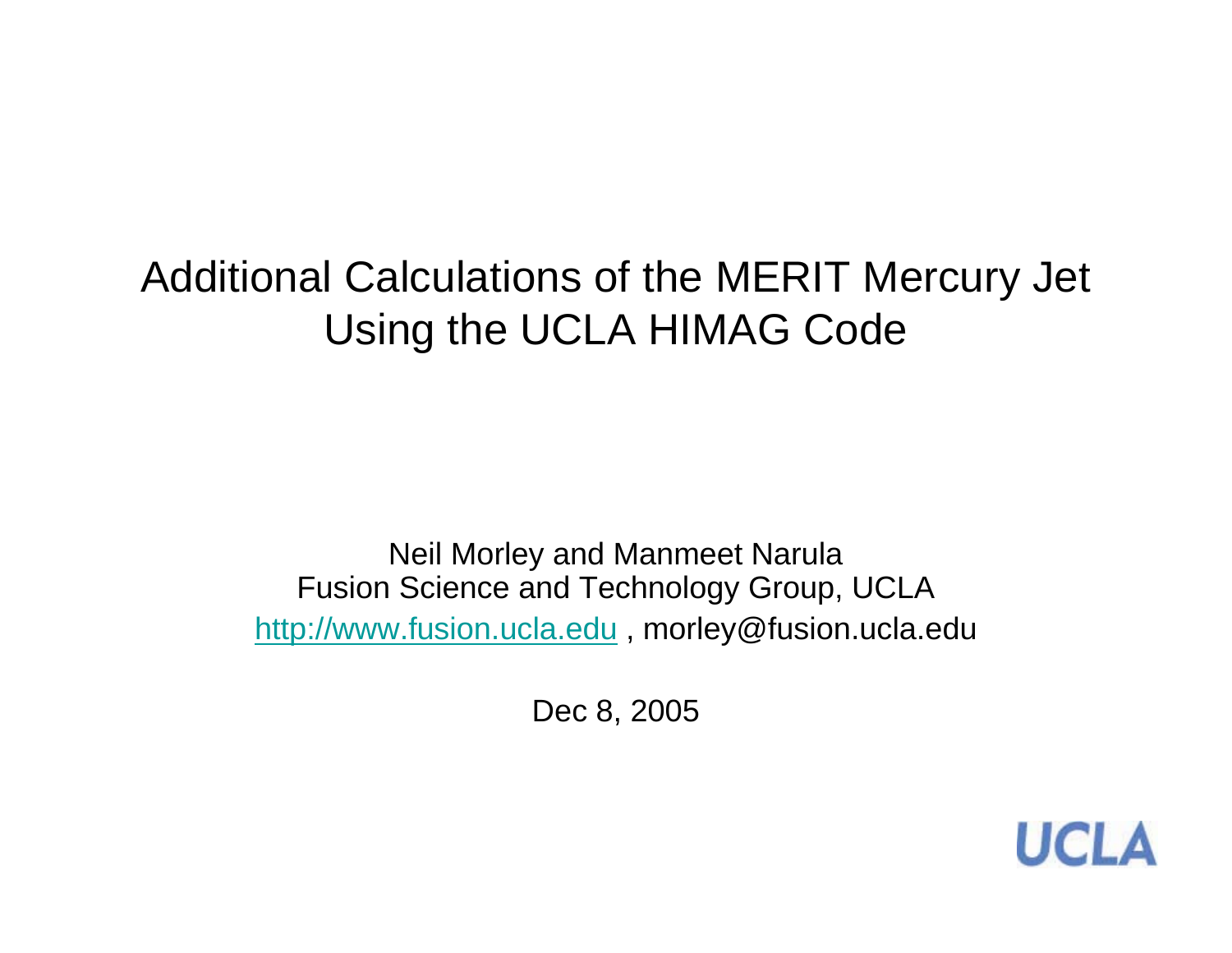## UCLA new jet deformation results

- All plots are in the frame of the inlet nozzle, with X axis representing the nozzle axis (tilted at  $+100$  mrad to the horizontal), Z axis at 100 mrad from vertical.
- The magnetic axis of the solenoid is horizontal. Magnetic field simulated as 24 x 78 windings with 7200 A spaced uniformly in ID 20 cm and OD 80 cm and axial length  $\overline{1}$  m
- Inlet velocity 20 m/s
- $\bullet$  Injection point of the jet is located at -5 cm below the magnetic axis and -50 cm from the solenoid center.
- The inlet electric potential condition is  $\Phi$  = 0, trying to simulate disturbances from a perfectly conducting nozzle
- • MHD forces are turned off at the exit two diameter before the computational boundary
- Computational area 2.5 x 2.5 x 100 cm with 100 x 100 x 200  $\,$ computational cells: 2M cells.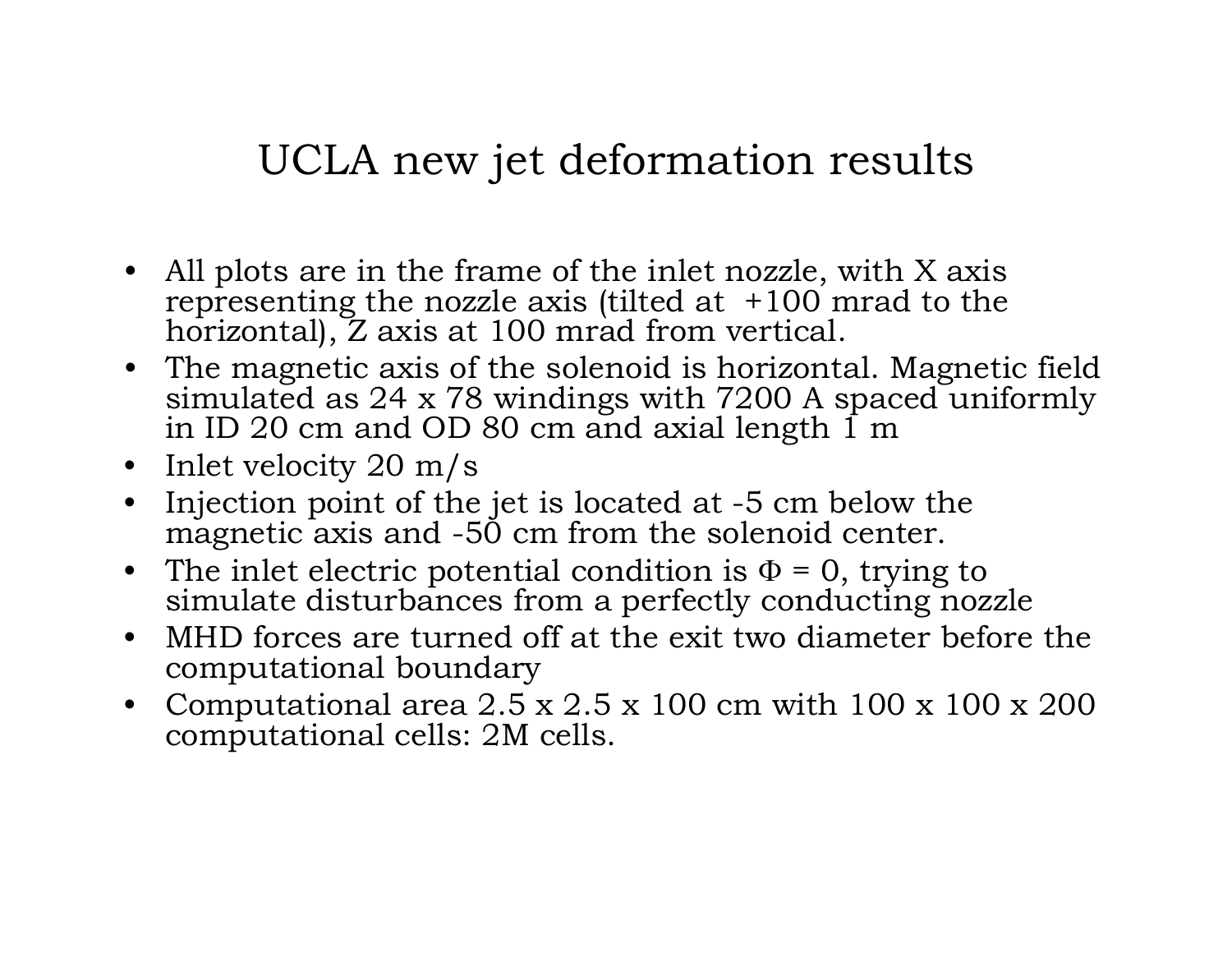B<sub>x</sub> distribution in the X-Z plane in the jet frame. The jet axis is along X. The jet inlet is located 5 cm below the magnetic axis. The magnetic axis is inclined at 6 deg relative to the jet frame but is horizontal relative to gravity.

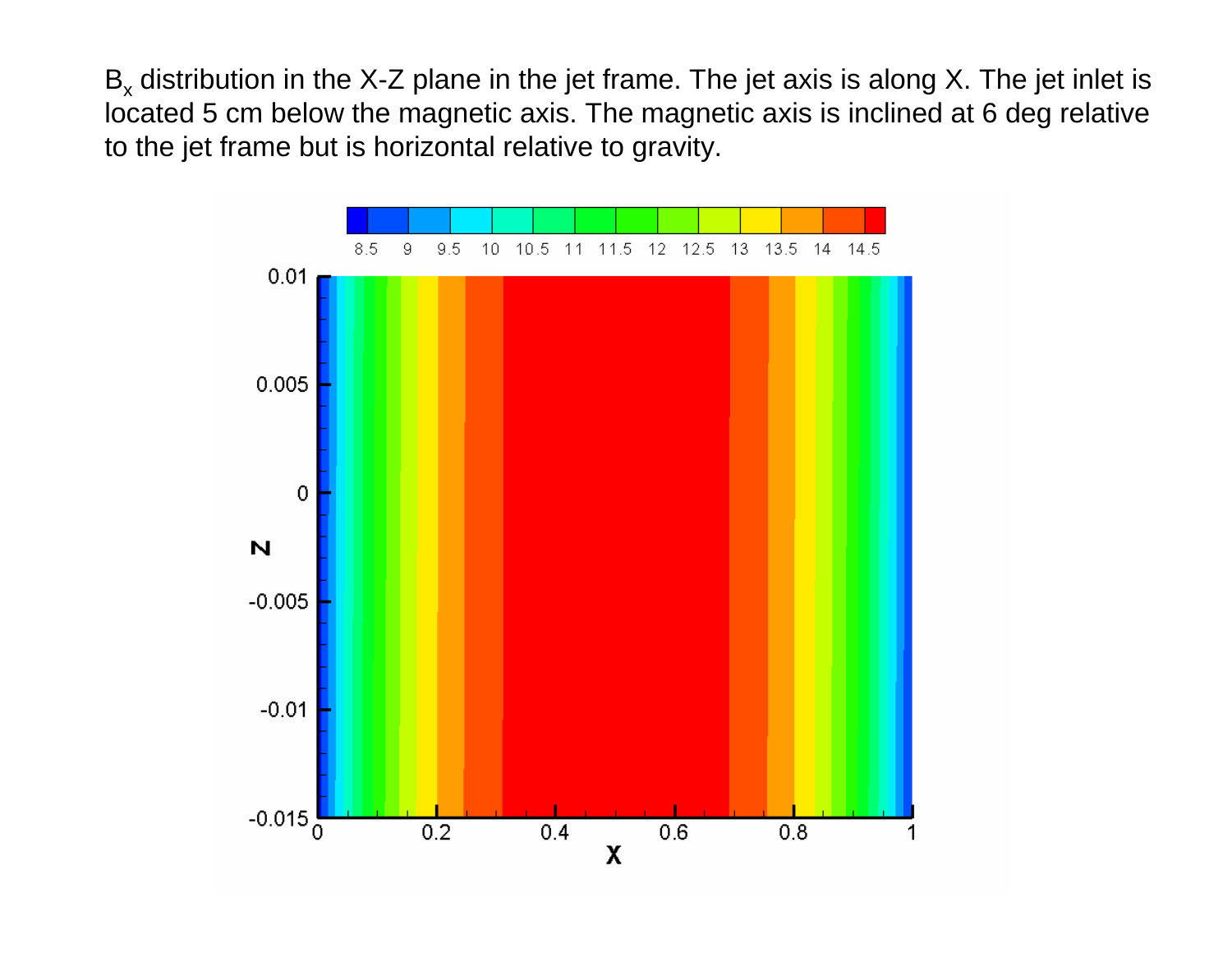B<sub>z</sub> distribution in the X-Z plane in the jet frame. The jet axis is along X. The jet inlet is located 5cm below the magnetic axis. The magnetic axis is inclined at 6 deg relative to the jet frame but is horizontal relative to gravity.

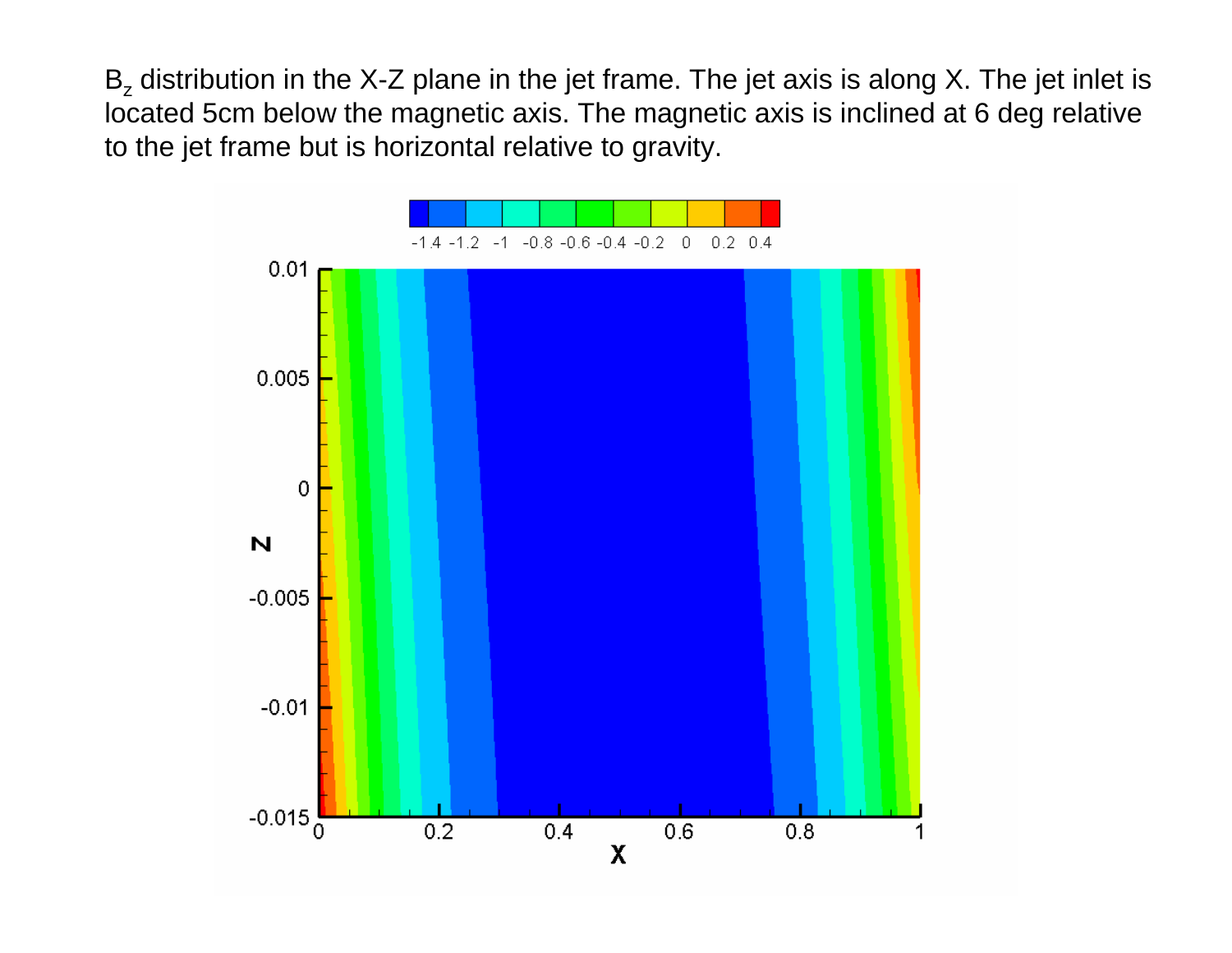